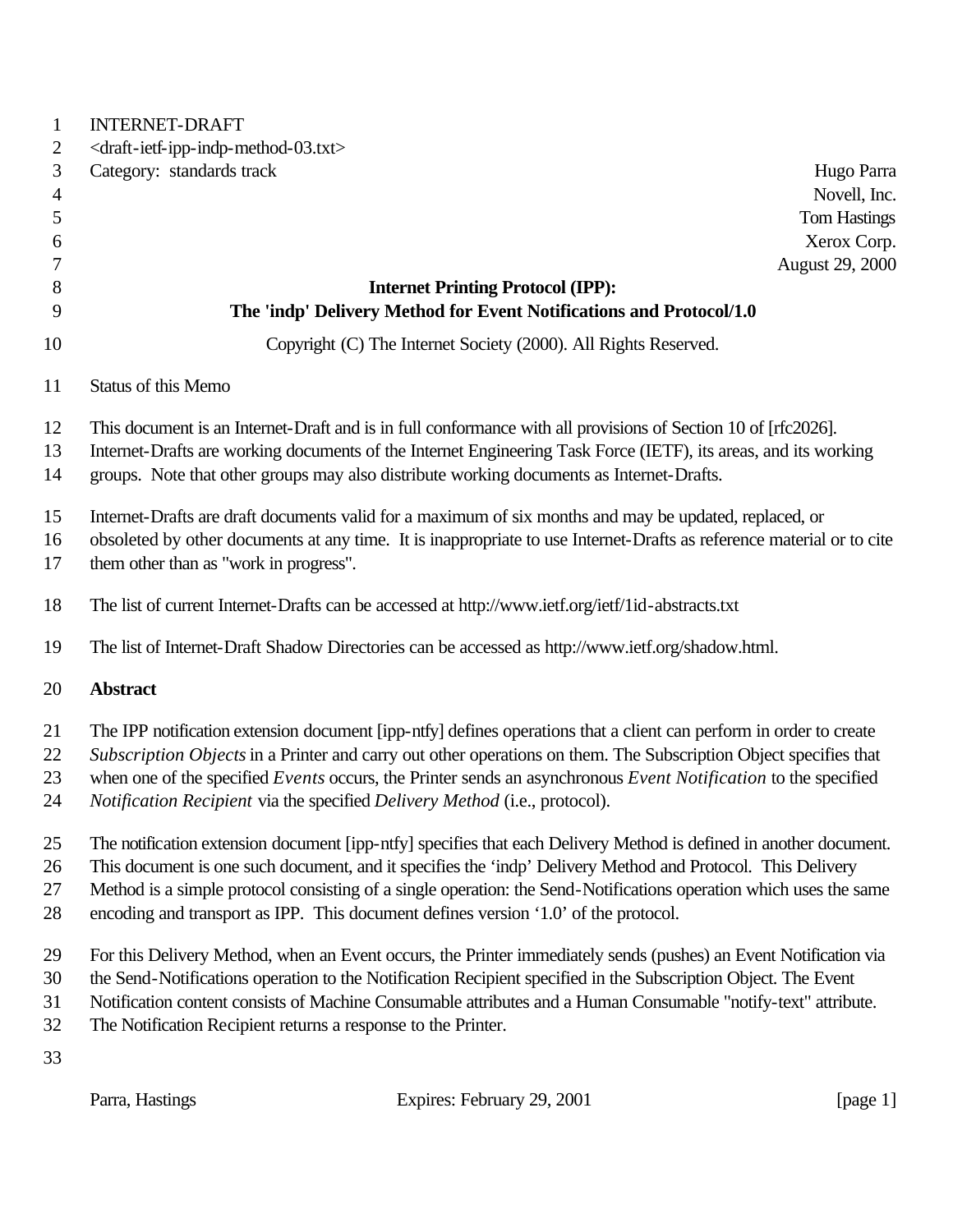- The full set of IPP documents includes:
- Design Goals for an Internet Printing Protocol [RFC2567]
- Rationale for the Structure and Model and Protocol for the Internet Printing Protocol [RFC2568]
- Internet Printing Protocol/1.1: Model and Semantics [ipp-mod]
- Internet Printing Protocol/1.1: Encoding and Transport [ipp-pro]
- Internet Printing Protocol/1.1: Implementer's Guide [ipp-iig]
- Mapping between LPD and IPP Protocols [RFC2569]
- Internet Printing Protocol (IPP): IPP Event Notification Specification [ipp-ntfy]
- The "Design Goals for an Internet Printing Protocol" document takes a broad look at distributed printing
- functionality, and it enumerates real-life scenarios that help to clarify the features that need to be included in a
- printing protocol for the Internet. It identifies requirements for three types of users: end users, operators, and
- administrators. It calls out a subset of end user requirements that are satisfied in IPP/1.0. A few OPTIONAL
- operator operations have been added to IPP/1.1.

The "Rationale for the Structure and Model and Protocol for the Internet Printing Protocol" document describes

IPP from a high level view, defines a roadmap for the various documents that form the suite of IPP specification

documents, and gives background and rationale for the IETF working group's major decisions.

The "Internet Printing Protocol/1.1: Model and Semantics" document describes a simplified model with abstract

objects, their attributes, and their operations that are independent of encoding and transport. It introduces a Printer

- and a Job object. The Job object optionally supports multiple documents per Job. It also addresses security,
- internationalization, and directory issues.

The "Internet Printing Protocol/1.1: Encoding and Transport" document is a formal mapping of the abstract

operations and attributes defined in the model document onto HTTP/1.1 [RFC2616]. It defines the encoding rules

for a new Internet MIME media type called "application/ipp". This document also defines the rules for transporting

a message body over HTTP whose Content-Type is "application/ipp". This document defines a new scheme

named 'ipp' for identifying IPP printers and jobs.

The "Internet Printing Protocol/1.1: Implementer's Guide" document gives insight and advice to implementers of

IPP clients and IPP objects. It is intended to help them understand IPP/1.1 and some of the considerations that

may assist them in the design of their client and/or IPP object implementations. For example, a typical order of

processing requests is given, including error checking. Motivation for some of the specification decisions is also

- included.
- The "Mapping between LPD and IPP Protocols" document gives some advice to implementers of gateways
- between IPP and LPD (Line Printer Daemon) implementations.
- The "Internet Printing Protocol (IPP): IPP Event Notification Specification" document defines the semantics for
- Subscription Creation Operations and the requirements for other Delivery Method documents to define a Delivery
- Method to carry an Event Notifications to a Notification Recipient.
-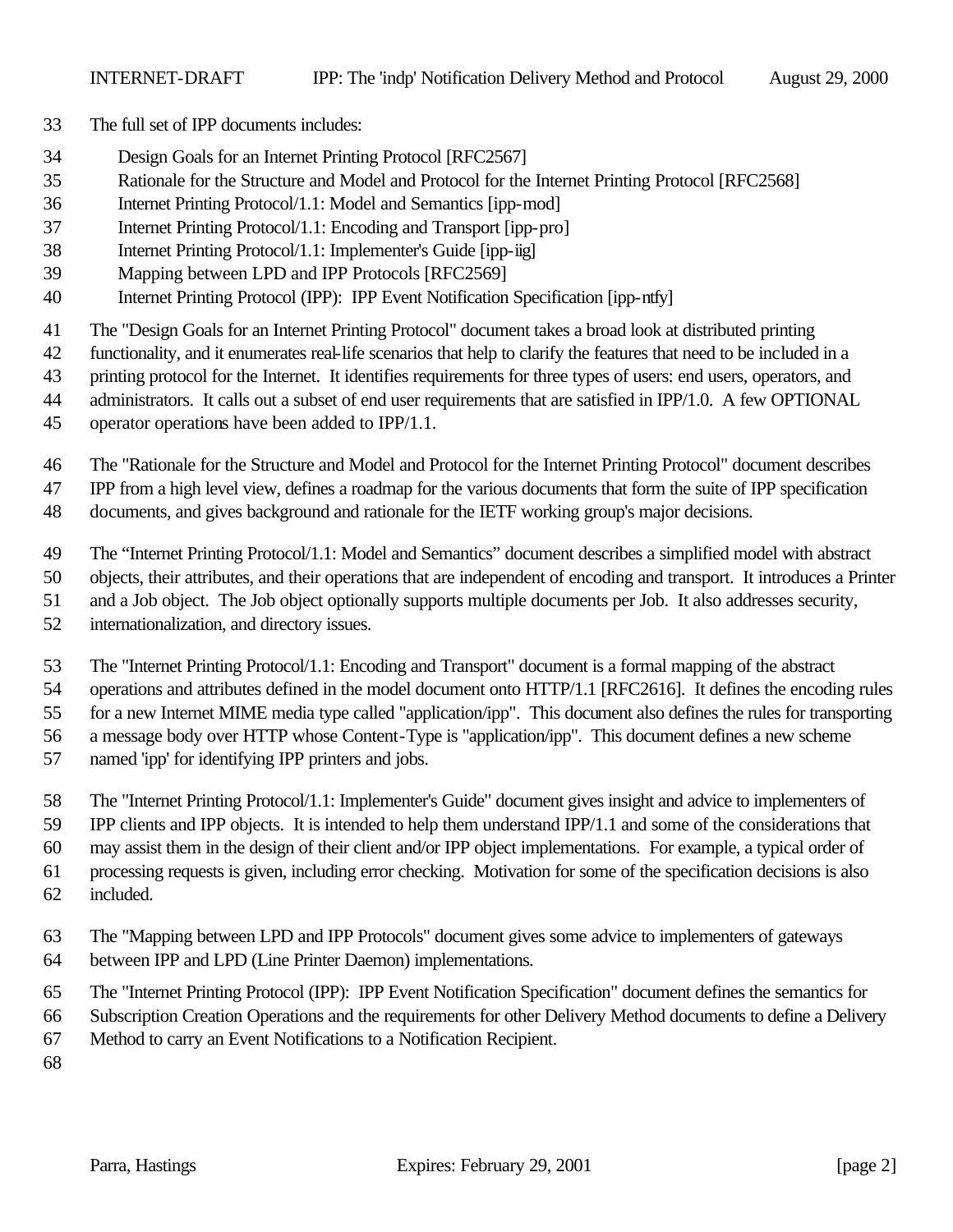| 68                               |                                            |  |
|----------------------------------|--------------------------------------------|--|
| 69                               | <b>Table of Contents</b>                   |  |
| 70                               | 1                                          |  |
| 71                               | $\overline{2}$                             |  |
| 72                               | 3                                          |  |
| 73                               | 4                                          |  |
| 74<br>75<br>76<br>77<br>78       | 5<br>5.1<br>5.2<br>5.2.1<br>5.3            |  |
| 79<br>80<br>81<br>82<br>83       | 6<br>6.1<br>6.2<br>6.2.1<br>6.2.2          |  |
| 84                               | 7                                          |  |
| 85<br>86<br>87<br>88             | 8<br>8.1<br>8.1.1<br>8.1.2                 |  |
| 89<br>90<br>91<br>92<br>93<br>94 | 9<br>9.1<br>9.1.1<br>9.2<br>9.2.1<br>9.2.2 |  |
| 95<br>96<br>97                   | 10<br>10.1<br>10.2                         |  |
| 98<br>99<br>100                  | 11<br>11.1<br>11.2                         |  |
| 101                              | 12                                         |  |
| 102                              | 13                                         |  |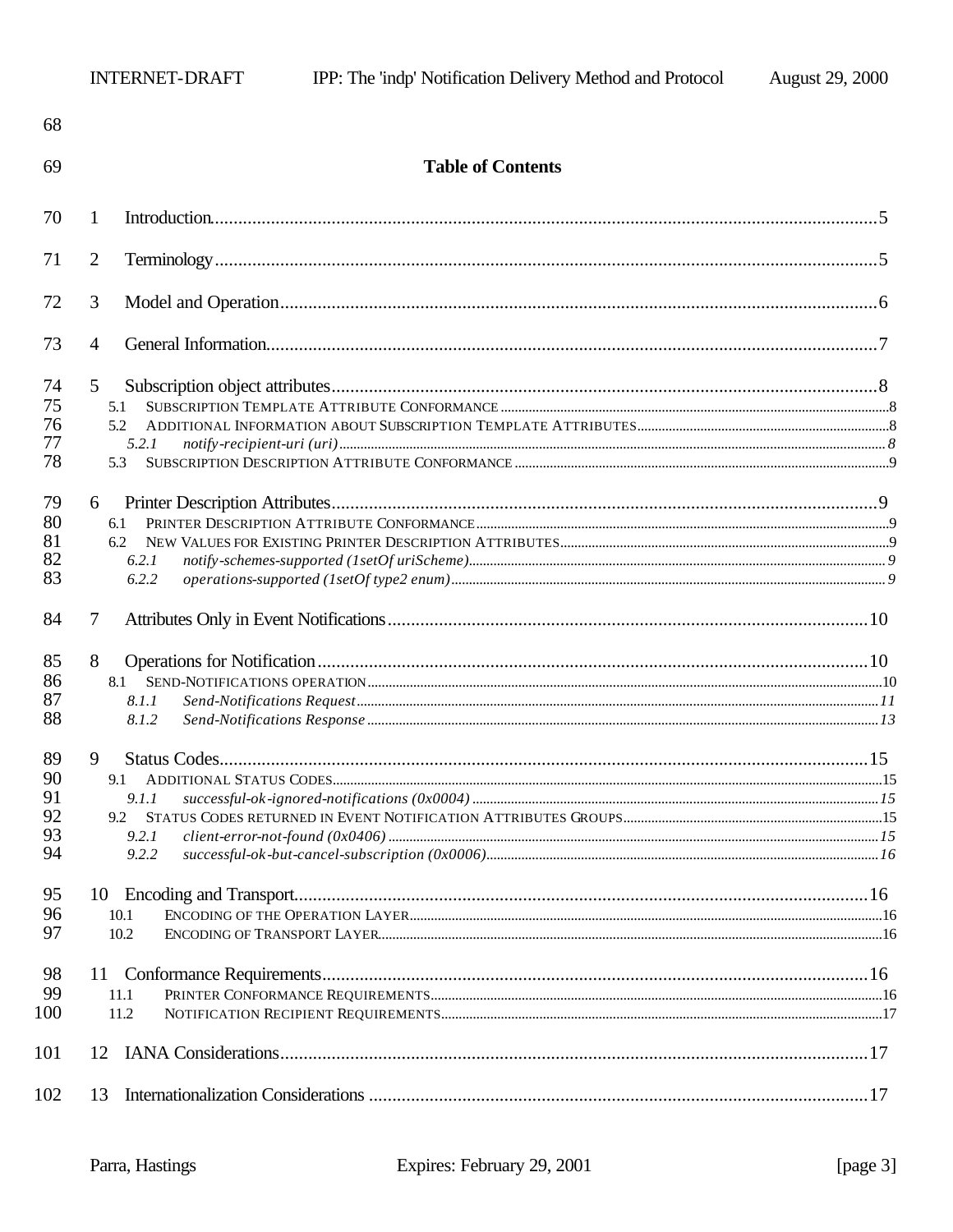|            | <b>INTERNET-DRAFT</b> | IPP: The 'indp' Notification Delivery Method and Protocol | <b>August 29, 2000</b> |
|------------|-----------------------|-----------------------------------------------------------|------------------------|
| 103<br>104 |                       |                                                           |                        |
| 105        | 15                    |                                                           |                        |
| 106        | 16                    |                                                           |                        |
| 107        | 17                    |                                                           |                        |
| 108        |                       |                                                           |                        |
| 109        |                       | <b>Tables</b>                                             |                        |

| 112 |                                                                                          |  |
|-----|------------------------------------------------------------------------------------------|--|
| 113 |                                                                                          |  |
| 114 | Table 5 – Combinations of Events and Subscribed Events for "job-impressions-completed"13 |  |
| 115 |                                                                                          |  |
| 11< |                                                                                          |  |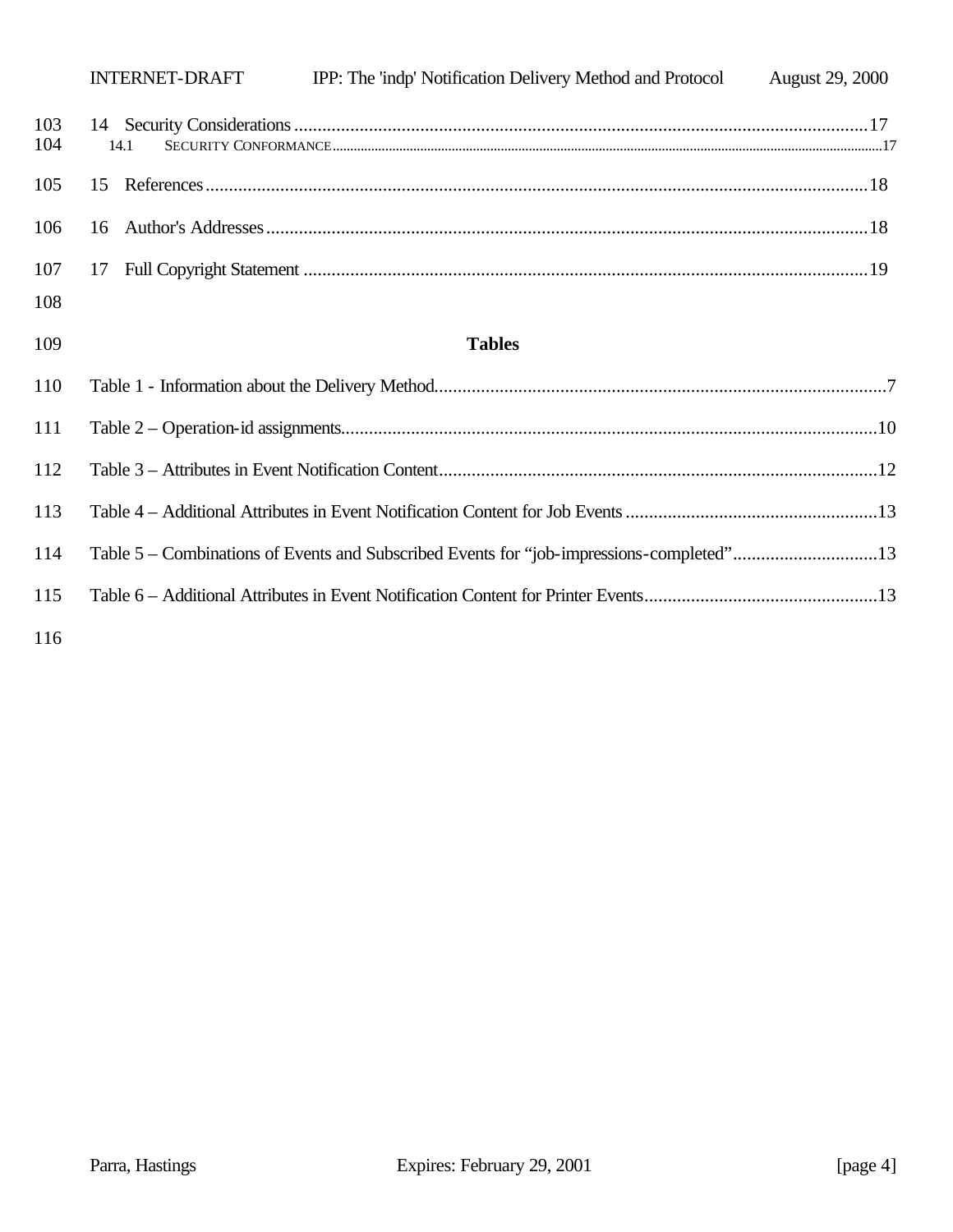# **1 Introduction**

- The notification extension document [ipp-ntfy] defines operations that a client can perform in order to create
- *Subscription Objects* in a Printer and carry out other operations on them. A Subscription Object represents a
- Subscription abstraction. The Subscription Object specifies that when one of the specified *Events* occurs, the
- Printer sends an asynchronous *Event Notification* to the specified *Notification Recipient* via the specified
- *Delivery Method* (i.e., protocol).
- The notification extension document [ipp-ntfy] specifies that each Delivery Method is defined in another document.
- This document is one such document, and it specifies the 'indp' Delivery Method. This Delivery Method is a
- simple protocol consisting of a single operation: the Send-Notifications operation which uses the same encoding
- and transport as IPP. This document defines version '1.0' of the protocol.
- For the 'indp' Delivery Method, an IPP Printer sends (pushes) a Send-Notifications operation request containing
- one or more Event Notifications to the Notification Recipient specified in the Subscription Object. The Event
- Notification content consists of Machine Consumable attributes and a Human Consumable "notify-text" attribute.
- The Notification Recipient receives the Event Notification as a Send-Notifications operation, in the same way as an
- IPP Printer receives IPP operations. The Notification Recipient returns a response to the Printer.

# **2 Terminology**

- This section defines the following terms that are used throughout this document:
- Terms such as attributes, keywords, and support. These terms have special meaning and are defined in the model terminology [ipp-mod] section 12.2.
- Capitalized terms, such as MUST, MUST NOT, REQUIRED, SHOULD, SHOULD NOT, MAY, NEED NOT, and OPTIONAL, have special meaning relating to conformance as specified in RFC 2119 [RFC2119] and [ipp-mod] section 12.1. These terms refer to conformance to this document, if this document is implemented.
- Capitalized terms, such as Notification Recipient, Event Notification, Printer, etc., that are defined in [ipp-ntfy] with the same meanings and are not reproduced here.
- **Event Notification Attributes Group** The attributes group in a request that contains Event Notification Attributes in a request or response.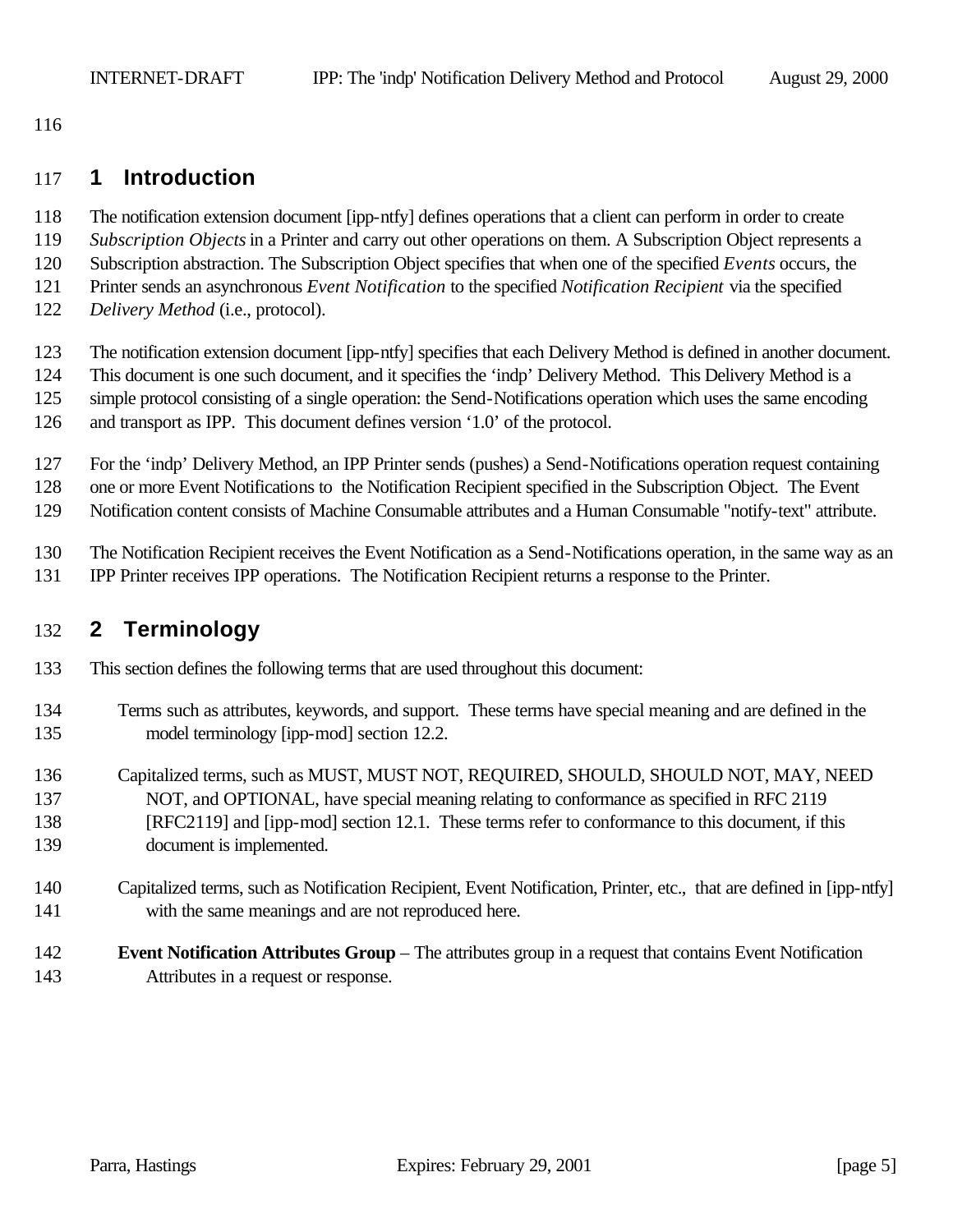# **3 Model and Operation**

See [ipp-ntfy] for the description of the Event Notification Model and Operation. This Delivery Method takes

 advantage of combining several Event Notifications into a single Compound Event Notification that is delivery by a single Send-Notification operation to a single Notification Recipient.

When creating each Subscription object, the client supplies the "notify-recipient" (uri) Subscription Template

attribute. The "notify-recipient" attribute specifies both a single Notification Recipient that is to receive the

Notifications when subsequent events occur and the method for notification delivery that the IPP Printer is to use.

For the Notification Delivery Method defined in this document, the notification method is 'indp' and the rest of the

- URI is the address of the Notification Recipient to which the IPP Printer will send the Send-Notifications
- operation.
- The 'indp' Notification Delivery Method defined in this document uses a client/server protocol paradigm. The
- "client" in this relationship is the Printer described in [ipp-ntfy] while the "server" is the Notification Recipient. The
- Printer invokes the Send-Notifications operation to communicate IPP Event Notification contents to the

Notification Recipient. The Notification Recipient only conveys information to the Printer in the form of responses

to the operations initiated by the Printer.

Printers that implement the 'indp' Notification Delivery Method will need to include an HTTP client stack while

- Notification Recipients that implement this Delivery Method will need to support an HTTP server stack. See
- section 10.2 for more details.
- If the client wants the Printer to send Event Notifications via the 'indp' Delivery Method, the client MUST choose a value for "notify-recipient-uri" attribute which conforms to the rules of section 5.2.1.
- When an Event occurs, the Printer MUST immediately:
- 165 1. Find all pertinent Subscription Objects P according to the rules of section 9 of [ipp-ntfy], AND
- 2. Find the subset M of these Subscription Objects P whose "notify-recipient-uri" attribute has a scheme 167 value of 'indp', AND
- 168 3. For each Subscription Object in M, the Printer MUST
- a) generate a Send-Notifications request as specified in section 8.1.1 AND
- b) send the Send-Notifications request to the Notification Recipient specified by the address part of the "notify-recipient-uri" attribute value (see section 5.2.1).
- If several events occur sufficiently close to one another for the same or different Subscription objects, but with the
- same Notification Recipient, the Printer MAY combine them into a single Send-Notifications request using a
- separate Event Notification Attributes group for each event (see section 8.1.1).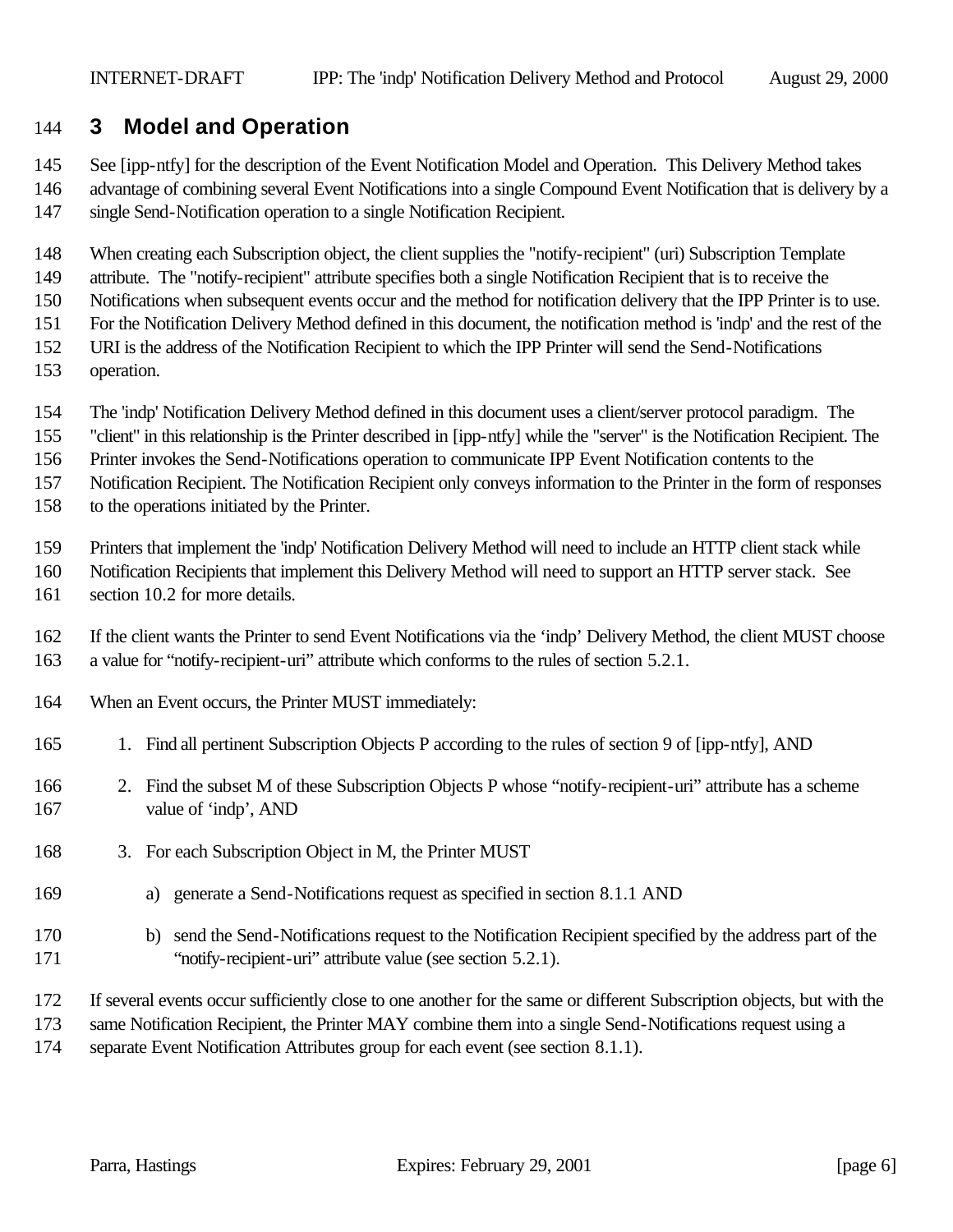# 175 **4 General Information**

- 176 If a Printer supports this Delivery Method, Table 1 lists its characteristics.
- 

### 177 **Table 1 - Information about the Delivery Method**

| Document Method conformance requirement                                                                                                                                                                                                                                                                                                                                                                                                                            | 'indp' realization                                                                                                                                                                      |  |  |
|--------------------------------------------------------------------------------------------------------------------------------------------------------------------------------------------------------------------------------------------------------------------------------------------------------------------------------------------------------------------------------------------------------------------------------------------------------------------|-----------------------------------------------------------------------------------------------------------------------------------------------------------------------------------------|--|--|
| 1. What is the URL scheme name for the<br>Delivery Method?                                                                                                                                                                                                                                                                                                                                                                                                         | indp                                                                                                                                                                                    |  |  |
| 2. Is the Delivery Method is REQUIRED,<br>RECOMMENDED, or OPTIONAL for an IPP<br>Printer to support?                                                                                                                                                                                                                                                                                                                                                               | <b>RECOMMENDED</b>                                                                                                                                                                      |  |  |
| What transport and delivery protocol does<br>3.<br>the Printer use to deliver the Event Notification<br>content, i.e., what is the entire network stack?                                                                                                                                                                                                                                                                                                           | A Printer MUST support a complete HTTP/1.1<br>stack [rfc2616]                                                                                                                           |  |  |
| Can several Event Notifications be combined<br>4.<br>into a Compound Event Notification?                                                                                                                                                                                                                                                                                                                                                                           | A Printer implementation MAY combine several<br>Event Notifications into a single Event<br>Notifications request as separate Event<br>Notification Attributes Groups, see section 8.1.1 |  |  |
| 5. Is the Delivery Method initiated by the<br>Notification Recipient (pull), or by the Printer<br>(push)?                                                                                                                                                                                                                                                                                                                                                          | This Delivery Method is a push.                                                                                                                                                         |  |  |
| 6. Is the Event Notification content Machine<br>Consumable or Human Consumable?                                                                                                                                                                                                                                                                                                                                                                                    | Machine Consumable with the "notify-text"<br>attribute being Human Consumable                                                                                                           |  |  |
| 7. What section in this document answers the<br>following question? For a Machine Consumable<br>Event Notification, what is the representation and<br>encoding of values defined in section 9.1 of [ipp-<br>ntfy] and the conformance requirements thereof?<br>For a Human Consumable Event Notification,<br>what is the representation and encoding of pieces<br>of information defined in section 9.2 of [ipp-ntfy]<br>and the conformance requirements thereof? | The representation and encoding is the same as<br>IPP. See section 8.1.1                                                                                                                |  |  |
| What are the latency and reliability of the<br>8.<br>transport and delivery protocol?                                                                                                                                                                                                                                                                                                                                                                              | Same as for IPP/1.0 or IPP/1.1 itself (see [ipp-<br>mod]).                                                                                                                              |  |  |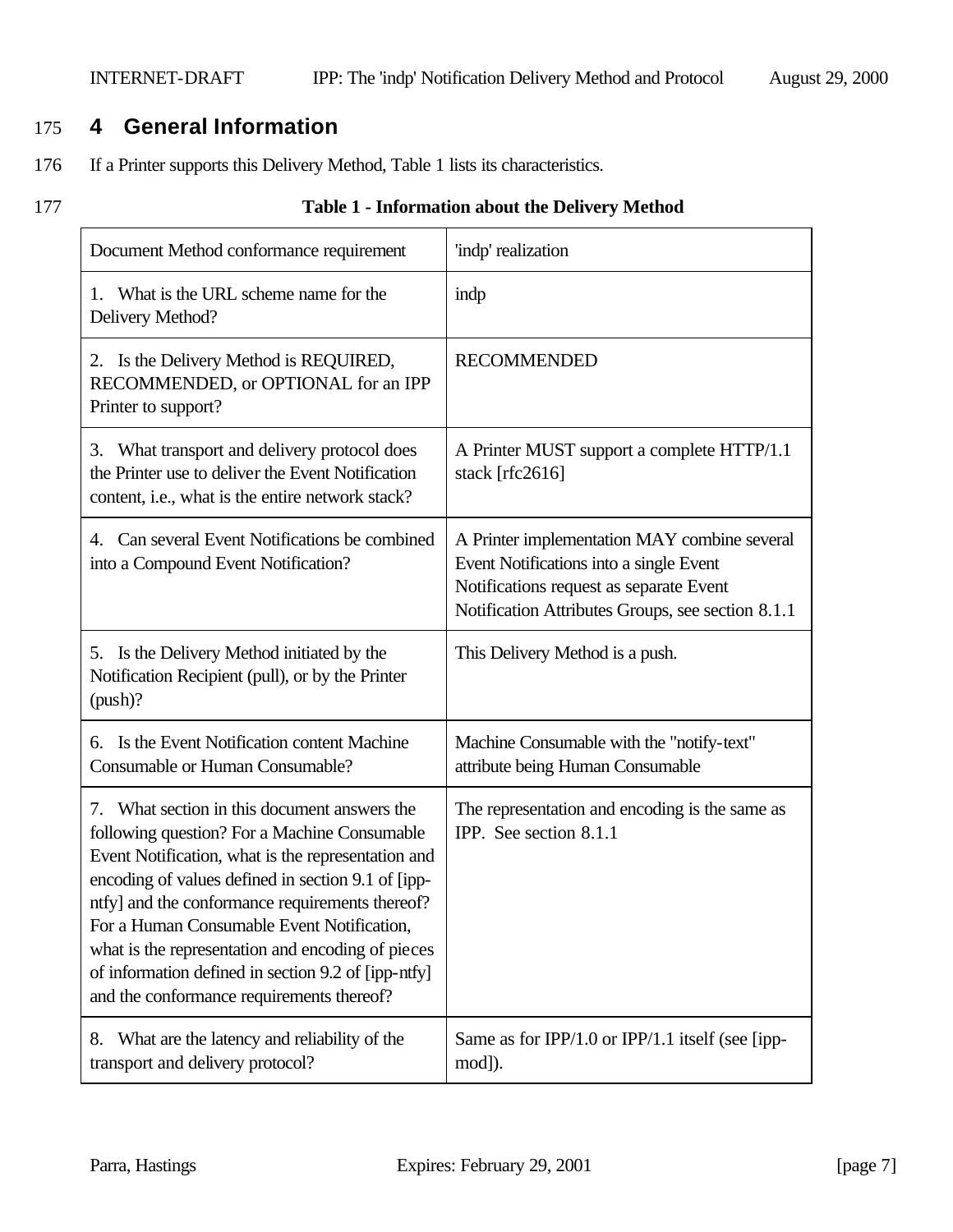| Document Method conformance requirement                                                                                                                      | 'indp' realization                                                                                                                     |
|--------------------------------------------------------------------------------------------------------------------------------------------------------------|----------------------------------------------------------------------------------------------------------------------------------------|
| 9. What are the security aspects of the transport<br>and delivery protocol, e.g., how it is handled in<br>firewalls?                                         | See section 14                                                                                                                         |
| 10. What are the content length restrictions?                                                                                                                | They are the same as for $IPP/1.0$ and $IPP/1.1$<br>itself (see [ipp-mod]).                                                            |
| 11. What are the additional values or pieces of<br>information that a Printer sends in an Event<br>Notification and the conformance requirements<br>thereof? | A new Event Notifications attribute group (see<br>section 10.1) and additional status codes for use<br>in the response (see section 9) |
| 12. What are the additional Subscription<br>Template and/or Subscription Description<br>attributes and the conformance requirements<br>thereof?              | None                                                                                                                                   |
| 13. What are the additional Printer Description<br>attributes and the conformance requirements<br>thereof?                                                   | None                                                                                                                                   |

178 The remaining sections of this document parallel the sections of [ipp-ntfy].

# 179 **5 Subscription object attributes**

180 This section defines the Subscription object conformance requirements for Printers.

## 181 **5.1 Subscription Template Attribute Conformance**

182 The 'indp' Delivery Method has the same conformance requirements for Subscription Template attributes as 183 defined in [ipp-ntfy]. The 'indp' Delivery Method does not define any addition Subscription Template attributes.

## 184 **5.2 Additional Information about Subscription Template Attributes**

185 This section defines additional information about Subscription Template attributes defined in [ipp-ntfy].

### 186 **5.2.1 notify-recipient-uri (uri)**

187 This section describes the syntax of the value of this attribute for the 'indp' Delivery Method. The syntax for values 188 of this attribute for other Delivery Method is defined in other Delivery Method Documents.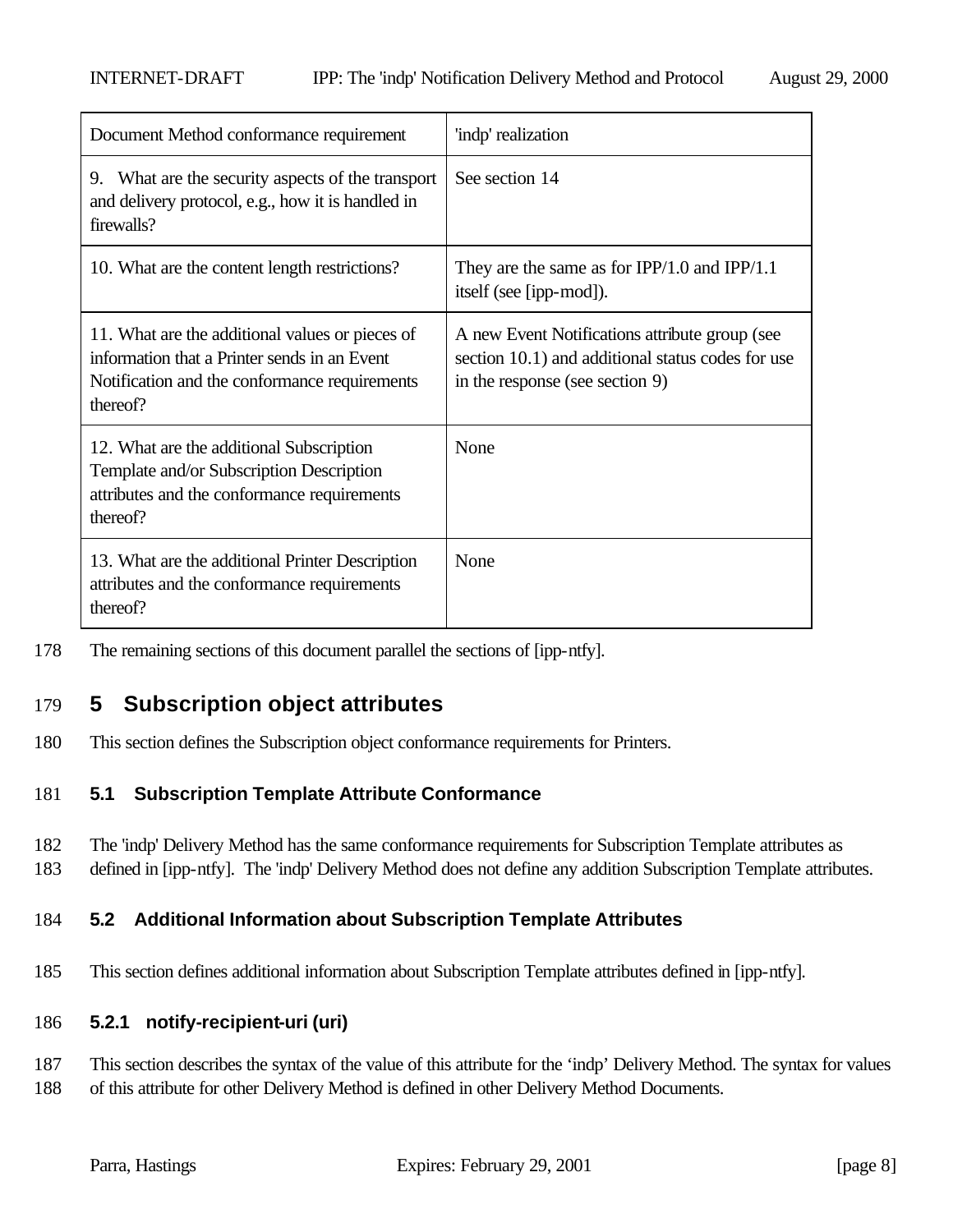- In order to support the 'indp' Delivery Method and Protocol, the Printer MUST support the following syntax:
- The 'indp://' URI scheme. The remainder of the URI indicates the host and address of the Notification Recipient that is to receive the Send-Notification operation.

### **5.3 Subscription Description Attribute Conformance**

The 'indp' Delivery Method has the same conformance requirements for Subscription Description attributes as

defined in [ipp-ntfy]. The 'indp' Delivery Method does not define any addition Subscription Description attributes.

# **6 Printer Description Attributes**

This section defines the Printer Description Attributes conformance requirements for Printers.

### **6.1 Printer Description Attribute Conformance**

 The 'indp' Delivery Method has the same conformance requirements for Printer Description attributes as defined in [ipp-ntfy]. The 'indp' Delivery Method does not define any addition Printer Description attributes.

### **6.2 New Values for Existing Printer Description Attributes**

This section defines additional values for existing Printer Description attributes.

### **6.2.1 notify-schemes-supported (1setOf uriScheme)**

- The following "notify-schemes-supported" value is added in order to support the new Delivery Method defined in this document:
- 'indp': The IPP Notification Delivery Method defined in this document.

### **6.2.2 operations-supported (1setOf type2 enum)**

 Table 2 lists the "operation-id" value added in order to support the new operation defined in this document. The operation-id is assigned in the same name space as other operations that a Printer supports. However, a Printer MUST NOT include this value in its "operations-supported" attribute unless it can accept the Send-Notifications

request.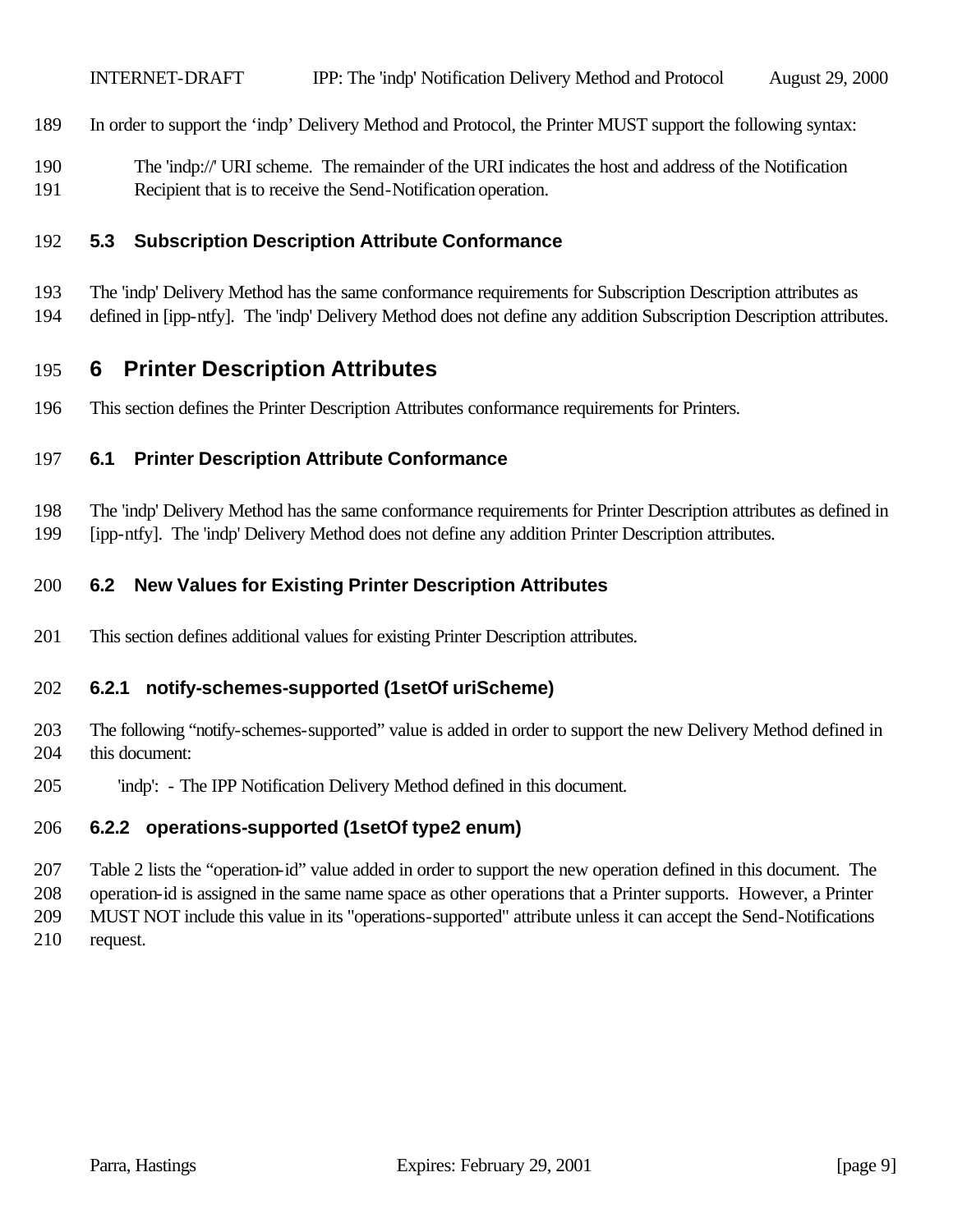### **Table 2 – Operation-id assignments**

| Value  | <b>Operation Name</b> |
|--------|-----------------------|
| 0x001D | Send-Notifications    |

# **7 Attributes Only in Event Notifications**

No additional attributes are defined only for use in Event Notifications besides those defined in [ipp-ntfy].

# **8 Operations for Notification**

- This section defines the operation for Event Notification using the 'indp' Delivery Method.
- There is only one operation defined: Send-Notifications. Section 6.2.2 assigns of the "operation-id" for the Send-
- Notifications operation and the following section defined the operation.

### **8.1 Send-Notifications operation**

- This REQUIRED operation allows a Printer to send one or more Event Notifications to a Notification Recipient using HTTP.
- The Printer composes the information defined for an IPP Notification [ipp-ntfy] and sends it using the Sent-
- Notifications operation to the Notification Recipient supplied in the Subscription object.
- The Send-Notifications operations uses the operations model defined by IPP [rfc2566]. This includes, the use of a
- URI as the identifier for the target of each operation, the inclusion of a version number, operation-id, and request-id
- in each request, and the definition of attribute groups. The Send-Notifications operation uses the Operation
- Attributes group, but currently has no need for the Unsupported Attributes, Printer Object Attributes, and Job-
- Object Attributes groups. However, it uses a new attribute group, the Event Notification Attributes group.
- 
- The Notification Recipient MUST accept the request in any state. There is no state defined for the Notification Recipient for this Delivery Method.
- Access Rights: Notification Recipient MAY enforce access rights. If the Printer receives a rejection with these
- status codes: 'client-error-forbidden', 'client-error-not-authenticated', or 'client-error-not-authorized' status code , the Printer SHOULD cancel the subscription.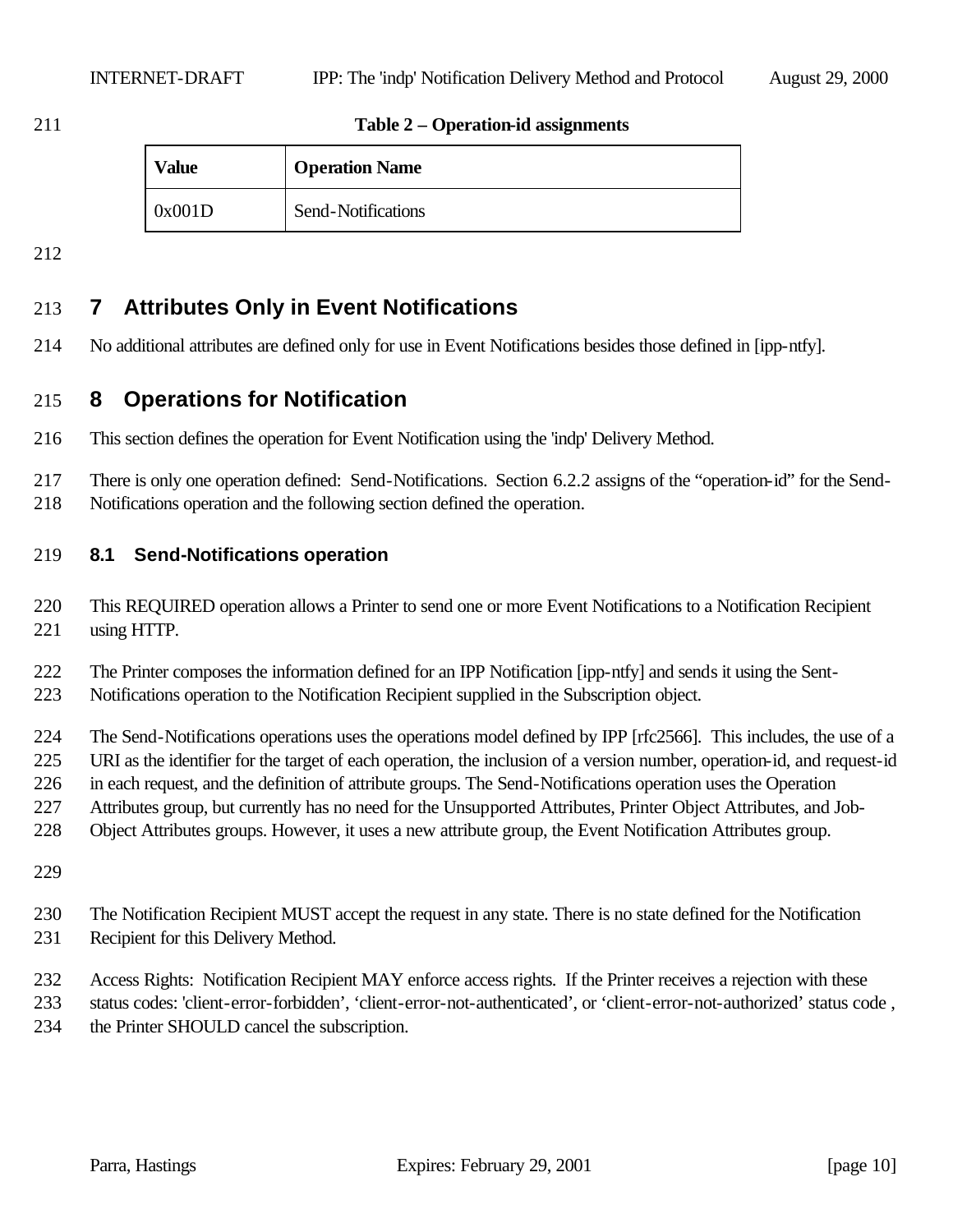| 235 | 8.1.1 Send-Notifications Request                                                                             |
|-----|--------------------------------------------------------------------------------------------------------------|
| 236 | Every operation request MUST contains the following parameters (see [ipp-mod] section 3.1.1):                |
| 237 | a "version-number" $1.0'$ - the version of the 'indp' protocol is '1.0'.<br>$\qquad \qquad -$                |
| 238 | an "operation-id" - the value defined in Table 2                                                             |
| 239 | a "request-id" - the request id (see [ipp-mod] section 3.1.2).<br>$\qquad \qquad \blacksquare$               |
| 240 | The following groups of attributes MUST be part of the Send-Notifications Request:                           |
| 241 | Group 1: Operation Attributes                                                                                |
| 242 | Natural Language and Character Set:                                                                          |
| 243 | The "attributes-charset" and "attributes-natural-language" attributes as defined in [ipp-mod] section        |
| 244 | 3.1.4.1.                                                                                                     |
| 245 |                                                                                                              |
| 246 | The Printer MUST use the values of "notify-charset" and "notify-natural-language", respectively, from one    |
| 247 | Subscription Object associated with the Event Notifications in this request.                                 |
| 248 |                                                                                                              |
| 249 | Normally, there is only one matched Subscription Object, or the value of the "notify-charset" and "notify-   |
| 250 | natural-language" attributes is the same in all Subscription Objects. If not, the Printer MUST pick one      |
| 251 | Subscription Object from which to obtain the value of these attributes. The algorithm for picking the        |
| 252 | Subscription Object is implementation dependent. The choice of natural language is not critical because      |
| 253 | 'text' and 'name' values can override the "attributes-natural-language" Operation attribute. The Printer's   |
| 254 | choice of charset is critical because a bad choice may leave it unable to send some 'text' and 'name' values |
| 255 | accurately.                                                                                                  |
| 256 |                                                                                                              |
| 257 | Target:                                                                                                      |
| 258 | A copy of the Subscription object's "notification-recipient-uri" (uri) attribute which is the target of      |
| 259 | this operation as described in [ipp-mod] section 3.1.5, i.e., the URI of the 'indp' Notification             |
| 260 | Recipient (see section 5.2.1).                                                                               |
| 261 |                                                                                                              |
| 262 | Group 2 to N: Event Notification Attributes                                                                  |
| 263 | In each group 2 to N, each attribute is encoded using the IPP rules for encoding attributes [ipp-pro] and    |
| 264 | may be encoded in any order. Note: the Get-Jobs response in [ipp-mod] acts as a model for encoding           |
| 265 | multiple groups of attributes.                                                                               |
| 266 |                                                                                                              |
| 267 | Each Event Notification Group MUST contain all of attributes specified in [ipp-ntfy] section 9.1 ("Content"  |
| 268 | of Machine Consumable Event Notifications") with exceptions denoted by asterisks in the tables below.        |
| 269 |                                                                                                              |
| 270 | The tables below are copies of the tables in [ipp-ntfy] section 9.1 ("Content of Machine Consumable Event"   |
| 271 | Notifications") except that each cell in the "Sends" column is a "MUST".                                     |
| 272 |                                                                                                              |
| 273 | For an Event Notification for all Events, the Printer sends the following attributes.                        |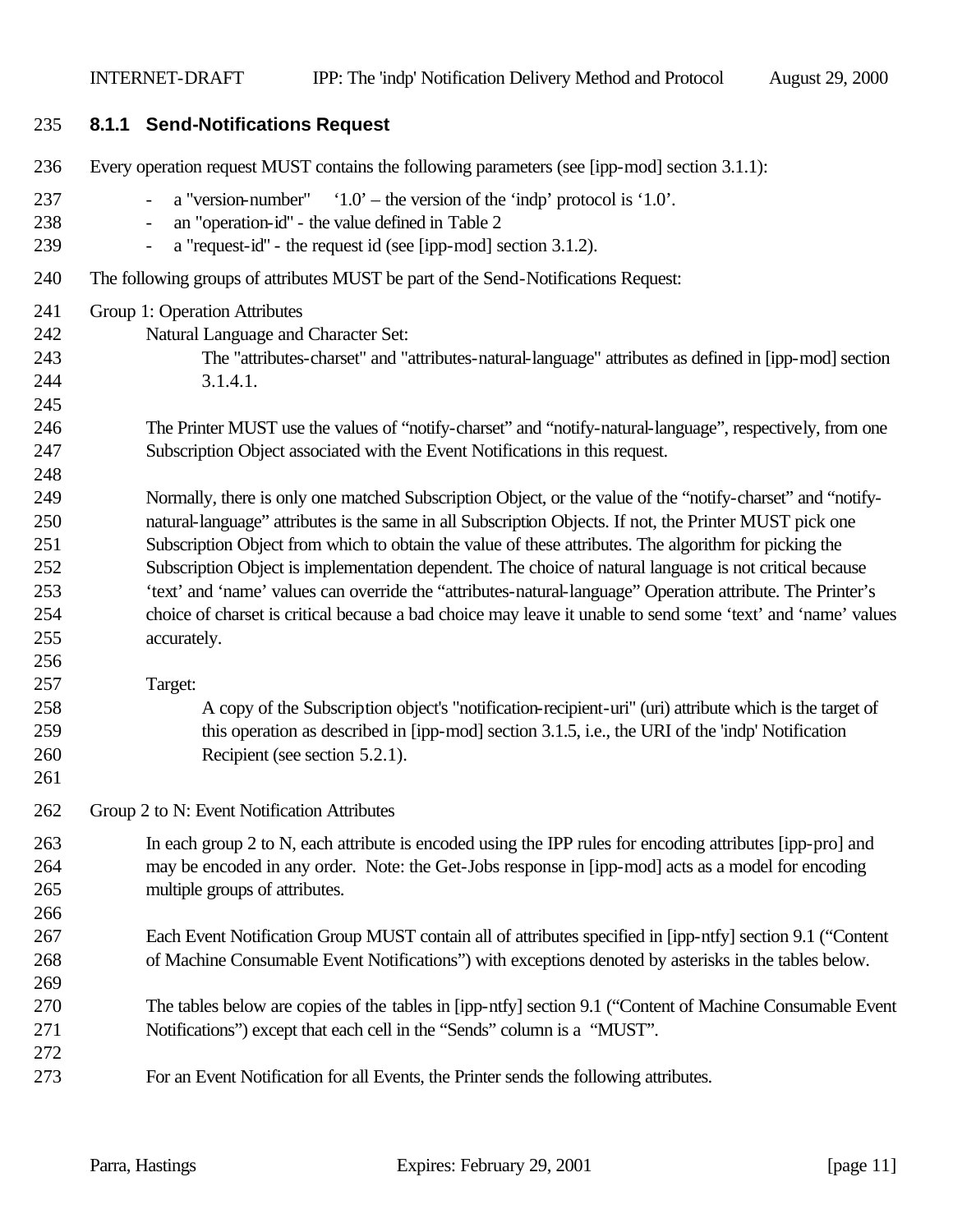| <b>Source Value</b>                                           | <b>Sends</b> | <b>Source Object</b>      |
|---------------------------------------------------------------|--------------|---------------------------|
| notify-subscription-id (integer(1:MAX))                       | <b>MUST</b>  | Subscription              |
| notify-printer-uri (uri)                                      | <b>MUST</b>  | Subscription              |
| notify-subscribed-event (type2 keyword)                       | <b>MUST</b>  | <b>Event Notification</b> |
| printer-up-time (integer(MIN:MAX))                            | <b>MUST</b>  | Printer                   |
| printer-current-time (dateTime) *                             | <b>MUST</b>  | Printer                   |
| notify-sequence-number (integer (0:MAX))                      | <b>MUST</b>  | Subscription              |
| notify-charset (charset)                                      | <b>MUST</b>  | Subscription              |
| notify-natural-language (naturalLanguage)                     | <b>MUST</b>  | Subscription              |
| notify-user-data (octetString(63)) **                         | <b>MUST</b>  | Subscription              |
| notify-text (text (MAX))                                      | <b>MUST</b>  | <b>Event Notification</b> |
| attributes from the "notify-attributes" attribute, if any *** | MUST ***     | Printer                   |
| attributes from the "notify-attributes" attribute, if any *** | MUST ***     | Job                       |
| attributes from the "notify-attributes" attribute, if any *** | MUST ***     | Subscription              |

### 274 **Table 3 – Attributes in Event Notification Content**

276 279 282

287

275

277 \* The Printer MUST send "printer-current-time" if and only if it supports the "printer-current-time" 278 attribute on the Printer object.

280 \*\* If the associated Subscription Object does not contain a "notify-user-data" attribute, the Printer MUST 281 send an octet-string of length 0.

 \*\*\* If the "notify-attributes" attribute is present on the Subscription Object, the Printer MUST send all attributes specified by the "notify-attributes" attribute. Note: if the Printer doesn't support the "notify- attributes" attribute, it is not present on the associated Subscription Object and the Printer does not send any client-requested attributes.

288 For Event Notifications for Job Events, the Printer sends the following additional attributes shown in Table 289 4.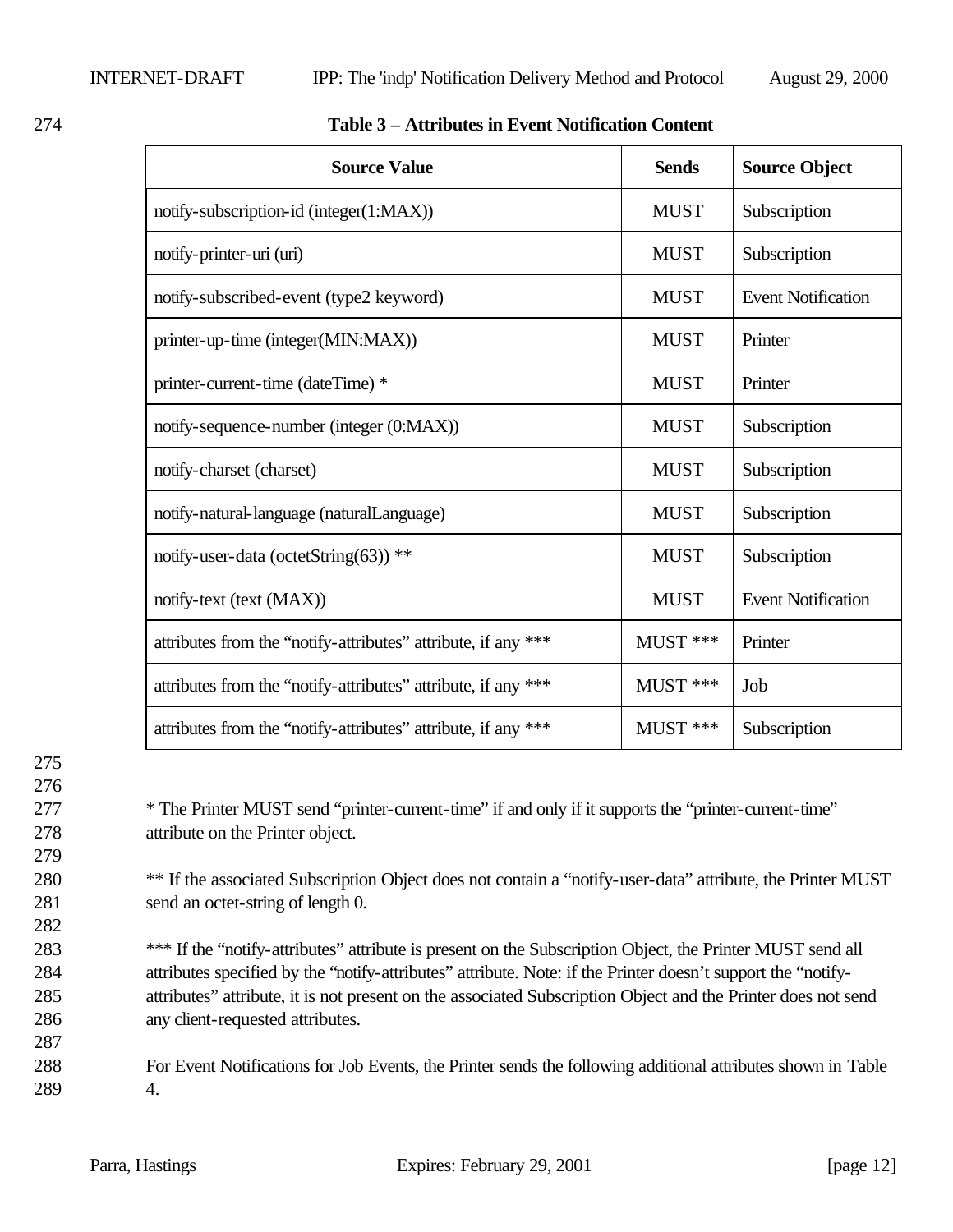| <b>Source Value</b>                          | <b>Sends</b> | Source Object |
|----------------------------------------------|--------------|---------------|
| job-id (integer(1:MAX))                      | <b>MUST</b>  | Job           |
| job-state (type1 enum)                       | <b>MUST</b>  | Job           |
| job-state-reasons (1setOf type2 keyword)     | <b>MUST</b>  | Job           |
| job-impressions-completed (integer(0:MAX)) * | <b>MUST</b>  | Job           |

### 290 **Table 4 – Additional Attributes in Event Notification Content for Job Events**

291

292 \* The Printer MUST send the "job-impressions-completed" attribute in an Event Notification only for the 293 combinations of Events and Subscribed Events shown in Table 5.

### 294

| 295 | Table 5 – Combinations of Events and Subscribed Events for "job-impressions-completed" |  |  |
|-----|----------------------------------------------------------------------------------------|--|--|
|     |                                                                                        |  |  |

| <b>Job Event</b> | <b>Subscribed Job Event</b> |
|------------------|-----------------------------|
| 'job-progress'   | 'job-progress'              |
| 'job-completed'  | 'job-completed'             |
| 'job-completed'  | 'job-state-changed'         |

### 296

297 For Event Notification for Printer Events, the Printer sends the following additional attributes shown in 298 Table 6.

| <b>Source Value</b>                          | <b>Sends</b> | Source Object |
|----------------------------------------------|--------------|---------------|
| printer-state (type1 enum)                   | <b>MUST</b>  | Printer       |
| printer-state-reasons (1setOf type2 keyword) | <b>MUST</b>  | Printer       |
| printer-is-accepting-jobs (boolean)          | <b>MUST</b>  | Printer       |

300

# 301 **8.1.2 Send-Notifications Response**

302 The Notification Recipient MUST return (to the client which is the Printer) the following sets of attributes as part of 303 a Send-Notifications response: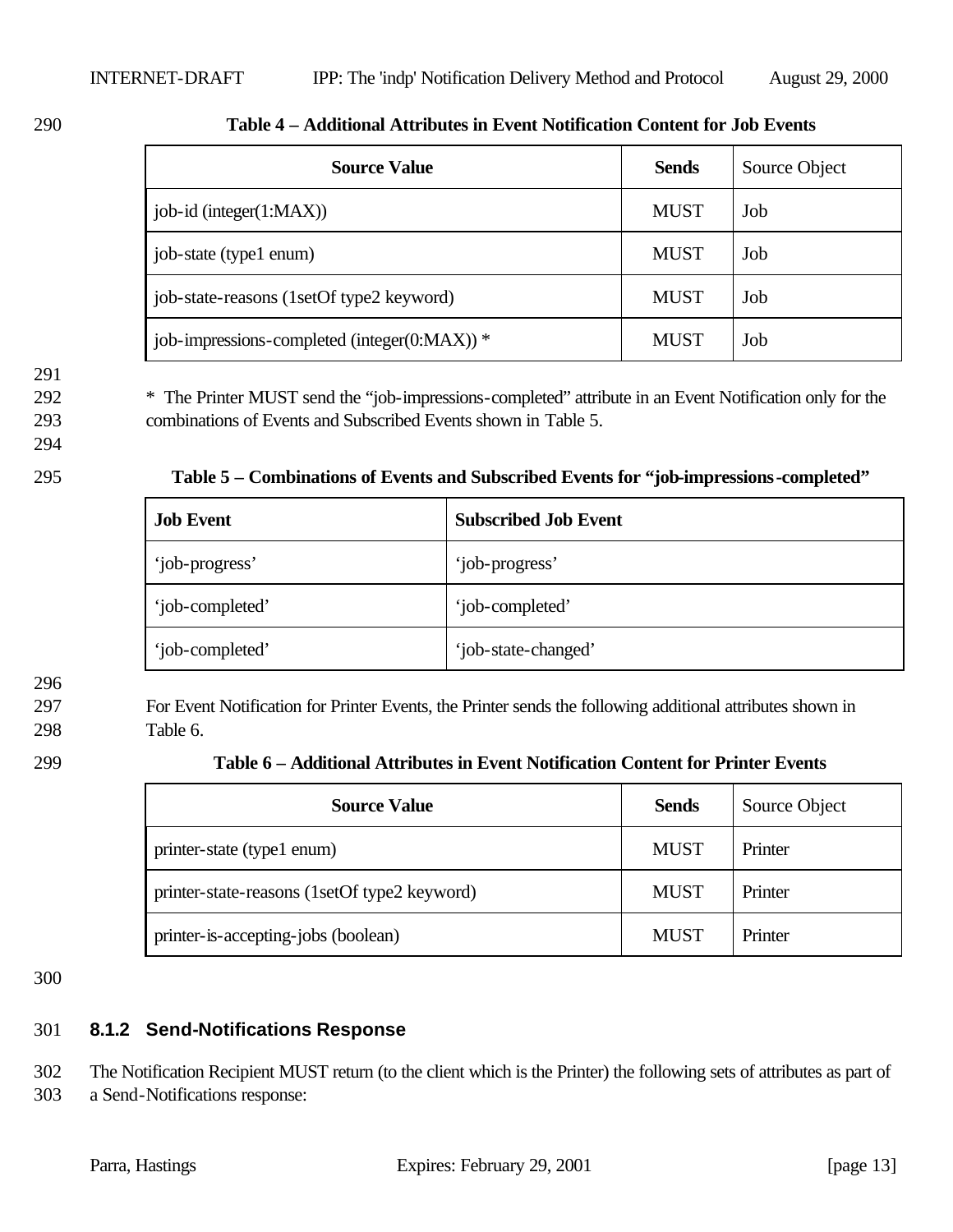| 304                      | Every operation response contains the following REQUIRED parameters (see [ipp-mod] section 3.1.1]:                                                                                            |
|--------------------------|-----------------------------------------------------------------------------------------------------------------------------------------------------------------------------------------------|
| 305<br>306<br>307<br>308 | a "version-number"<br>a "status-code"<br>the "request-id" that was supplied in the corresponding request                                                                                      |
| 309                      | Group 1: Operation Attributes                                                                                                                                                                 |
| 310                      | <b>Status Message:</b>                                                                                                                                                                        |
| 311<br>312               | As defined in [ipp-mod].                                                                                                                                                                      |
| 313                      | The Notification Recipient can return any status codes defined in [ipp-mod] and section 9.1 that applies to                                                                                   |
| 314                      | all of the Event Notification Attribute groups. The following is a description of the important status codes:                                                                                 |
| 315                      |                                                                                                                                                                                               |
| 316                      | 'successful-ok': the Notification Recipient received all of the Event Notification Attribute Groups and                                                                                       |
| 317                      | was expecting each of them.                                                                                                                                                                   |
| 318                      | 'successful-ok-ignored-notifications': the Notification Recipient was able to consume some, but not                                                                                           |
| 319<br>320               | all of the Event Notification Attributes Groups sent. The Event Notification Attributes Groups with<br>a "notify-status-code" attribute are the ones that were ignored or are to be canceled. |
| 321                      | 'client-error-ignored-all-notifications': the Notification Recipient was unable to consume any of the                                                                                         |
| 322                      | Event Notification Attributes Groups sent. The Event Notification Attributes Groups with a "notify-                                                                                           |
| 323                      | status-code" attribute are the ones that were ignored or are to be canceled.                                                                                                                  |
| 324<br>325               | Natural Language and Character Set:                                                                                                                                                           |
| 326                      | The "attributes-charset" and "attributes-natural-language" attributes as defined in [ipp-mod] section 3.1.4.1.                                                                                |
| 327                      |                                                                                                                                                                                               |
| 328                      | Group 2 to N: Notification Attributes                                                                                                                                                         |
| 329<br>330               | These groups MUST be returned if and only if the "status-code" parameter returned in Group 1 is anything but<br>the 'successful-ok' status code.                                              |
| 331<br>332<br>333        | "notification-status-code" (type2 enum)<br>Indicates whether the Notification Recipient was able to consume the n-th Notification Report as follows:                                          |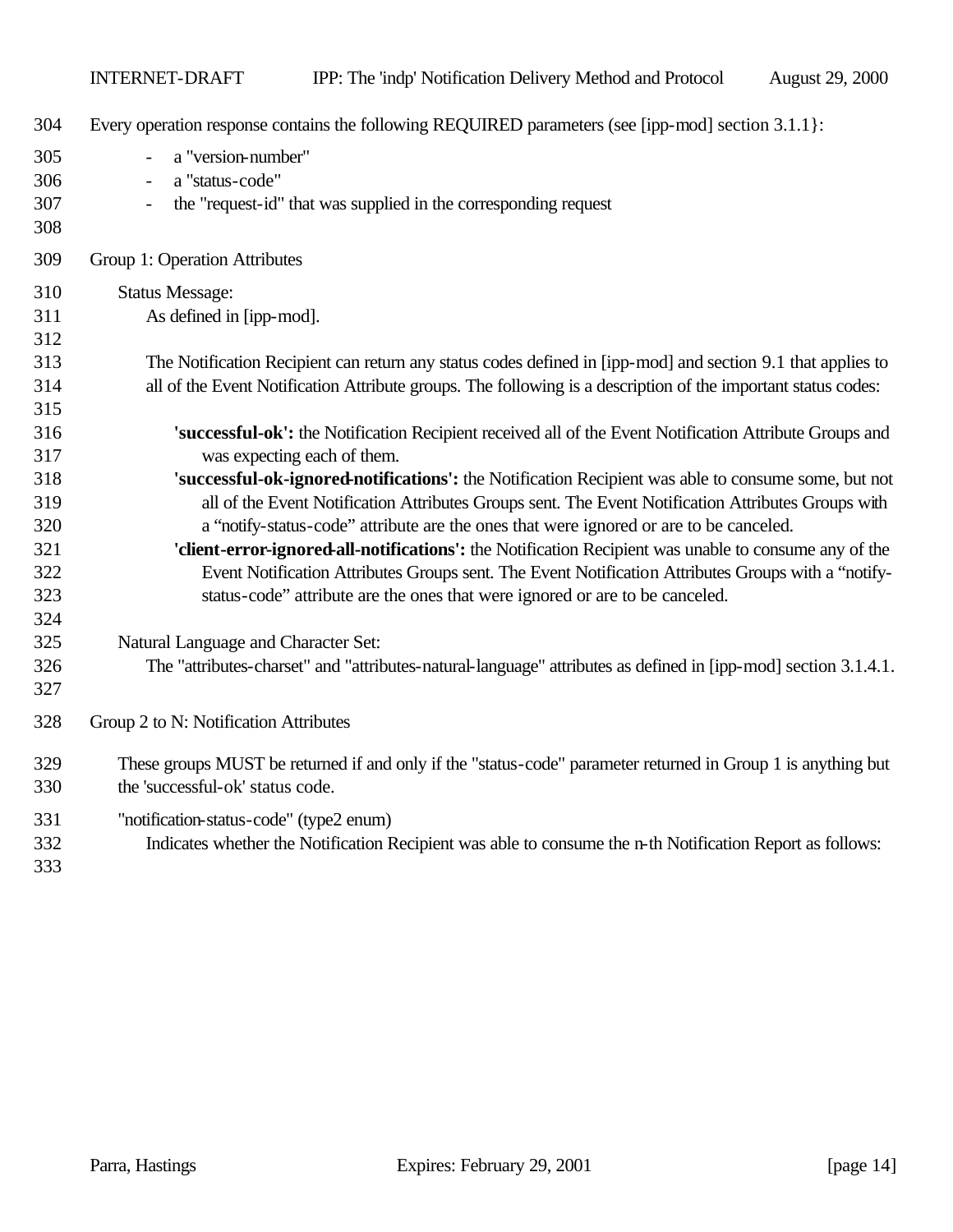**'successful-ok'** - this Event Notification Attribute Group was consumed

- **'client-error-not-found'** this Event Notification Attribute Group was not able to be consumed. The Printer MUST cancel the Subscription and MUST NOT attempt to send any further Event Notifications from the associated Subscription object.
- **'successful-ok-but-cancel-subscription'** the Event Notification Attribute Group was consumed, but the Notification Recipient wishes to cancel the Subscription object. The Printer MUST cancel the Subscription and MUST NOT attempt to send any further Event Notifications from the associated Subscription object.

# **9 Status Codes**

 This section lists status codes whose meaning have been extended and/or defined for returning in Event Notification Attribute Groups as the value of the "notification-status-code" operation attribute. The code values are allocated in the same space as the status codes in [ipp-mod].

### **9.1 Additional Status Codes**

 The following status codes are defined as extensions for Notification and are returned as the value of the "status- code" parameter in the Operation Attributes Group of a response (see [ipp-mod] section 3.1.6.1). Operations in this document can also return the status codes defined in section 13 of [ipp-mod]. The 'successful-ok' status code is an example of such a status code.

### **9.1.1 successful-ok-ignored-notifications (0x0004)**

 The Notification Recipient was able to consume some, but not all, of the Event Notifications Attributes Groups sent by the Printer in the Send-Notifications request. See section 8.1.2 for further details.

### **9.2 Status Codes returned in Event Notification Attributes Groups**

 This section contains values of the "notify-status-code" attribute that the Notification Recipient returns in a Event Notification Attributes Group in a response when the corresponding Event Notification Attributes Group in the request:

- 4. was not consumed OR
- 5. was consumed, but the Notification Recipient wants to cancel the corresponding Subscription object
- The following sections are ordered in decreasing order of importance of the status-codes.

### **9.2.1 client-error-not-found (0x0406)**

 This status code is defined in [ipp-mod]. This document extends its meaning and allows it to be returned in an Event Notification Attributes Group of a response.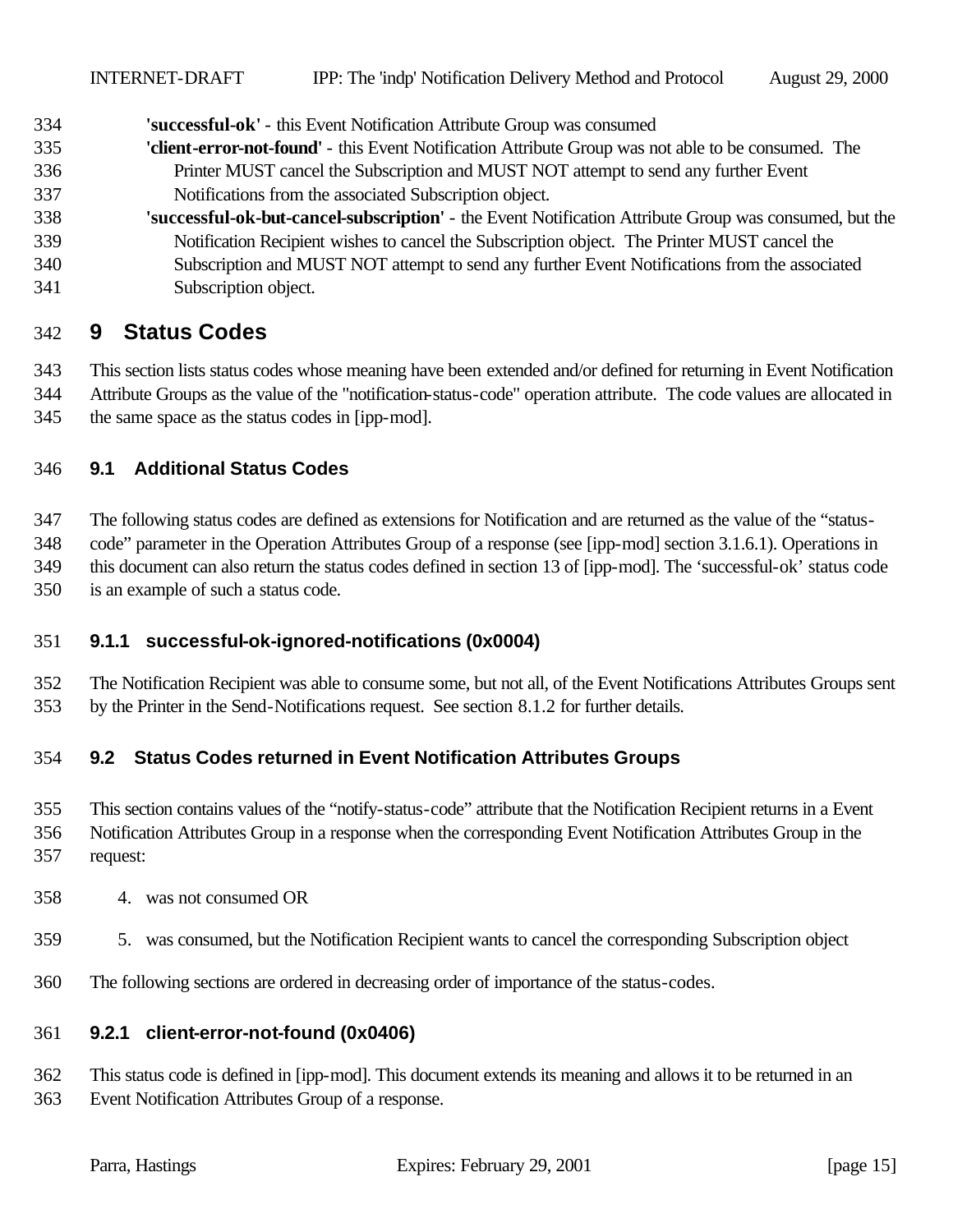The Notification Recipient was unable to consume this Event Notification Attributes Group because it was not

expected. See section 8.1.2 for further details.

### **9.2.2 successful-ok-but-cancel-subscription (0x0006)**

 The Notification Recipient was able to consume this Event Notification Attributes Group that the Printer sent, but wants the corresponding Subscription object to be canceled none-the-less. See section 8.1.2 for further details.

# **10 Encoding and Transport**

This section defines the encoding and transport used by the 'indp' Delivery Method.

### **10.1 Encoding of the Operation Layer**

- The 'indp' Delivery Method uses the IPP operation layer encoding described in [ipp-pro] and the following Event
- Notification Attributes Group tag allocated by [ipp-ntfy]:

| Tag Value (Hex) | <b>Meaning</b>                      |
|-----------------|-------------------------------------|
| 0x07            | "event-notification-attributes-tag" |

### **10.2 Encoding of Transport Layer**

The 'indp' Notification Delivery Method uses the IPP transport layer encoding described in [ipp-pro].

It is REQUIRED that an 'indp' Notification Recipient implementation support HTTP over the IANA assigned Well

- Known Port assigned to the 'indp' Delivery Method as its default port by IANA (see section 12), though a
- Notification Recipient implementation MAY support HTTP over some other port as well.

## **11 Conformance Requirements**

This section defines conformance requirements for Printers and Notification Recipients.

### **11.1 Printer Conformance Requirements**

- The 'indp' Delivery Method is RECOMMENDED for a Printer to support.
- If the Printer supports the 'indp' Delivery Method, the Printer MUST:
- 1. meet the conformance requirements defined in [ipp-ntfy].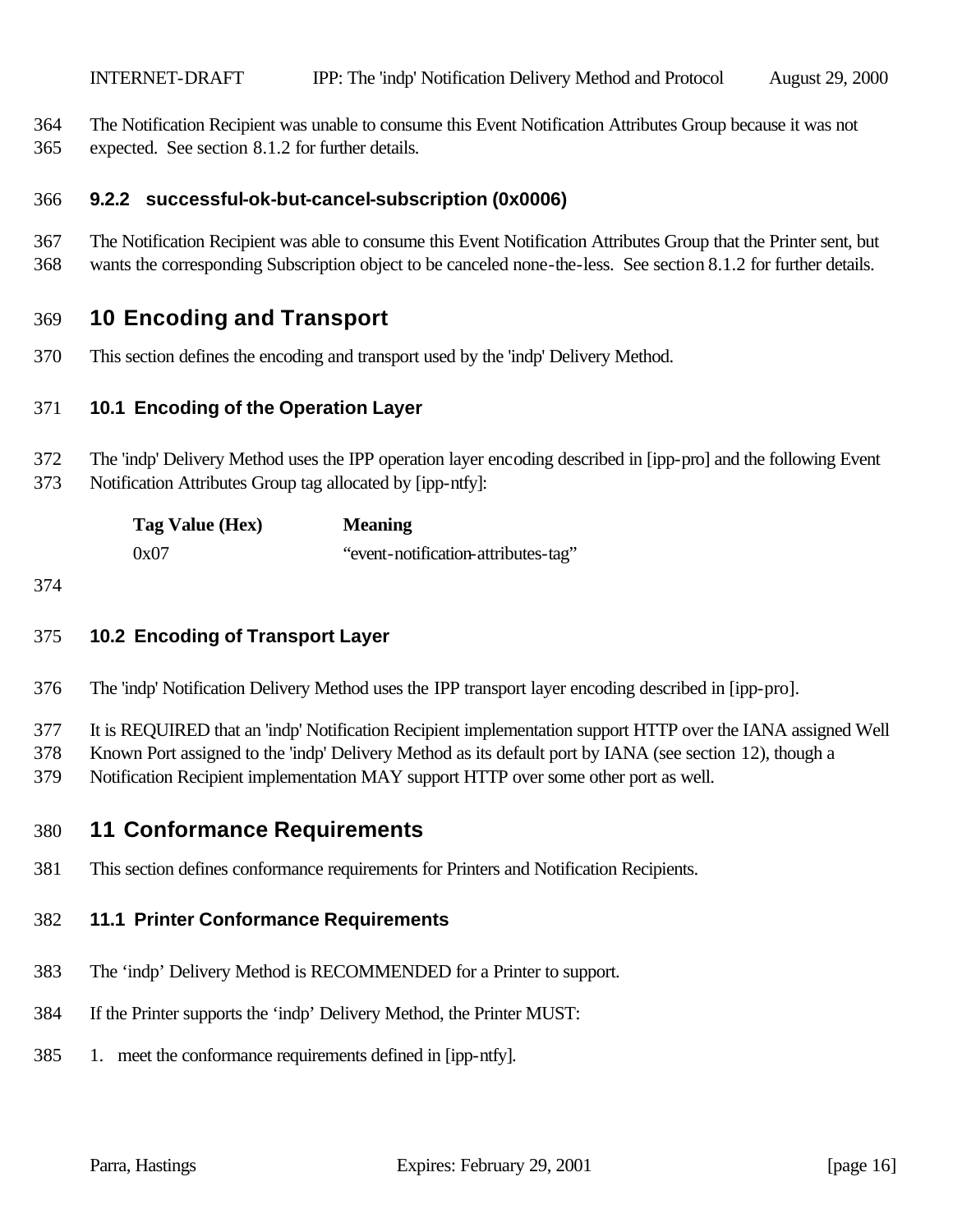- 2. support the conformance requirements for Subscription object attributes defined in section 5, including the syntax for the "notify-recipient-uri" Subscription Object attribute defined in section 5.2.1.
- 3. support the conformance requirements for Printer Description object attributes defined in section 6.
- 4. support the 'indp' protocol by sending Event Notifications using the Send-Notifications operation defined in section 8.1.
- 5. support sending Event Notification via email with the content specified in section 8.1.1.

### **11.2 Notification Recipient Requirements**

 A Notification Recipient MUST accept Send-Notifications requests and return Send-Notifications responses as defined in sections 8 and 9.

# **12 IANA Considerations**

 The 'indp' URL scheme for the 'indp' Delivery Method and Protocol will be registered with IANA. IANA will assign a default port to use with the 'indp' Delivery Method and Protocol.

# **13 Internationalization Considerations**

 When the client requests Human Consumable form by supplying the "notify-text-format" operation attribute (see [ipp-ntfy]), the IPP Printer (or any Notification Service that the IPP Printer might be configured to use) supplies and localizes the text value of the "human-readable-report" attribute in the Notification according to the charset and

natural language requested in the notification subscription.

# **14 Security Considerations**

The IPP Model and Semantics document [ipp-mod] discusses high level security requirements (Client

 Authentication, Server Authentication and Operation Privacy). Client Authentication is the mechanism by which the client proves its identity to the server in a secure manner. Server Authentication is the mechanism by which the server proves its identity to the client in a secure manner. Operation Privacy is defined as a mechanism for protecting operations from eavesdropping.

- The Notification Recipient can cancel unwanted Subscriptions created by other parties without having to be the
- owner of the subscription by returning the 'successful-ok-but-cancel-subscription' status code in the Send-
- Notifications response returned to the Printer.

### **14.1 Security Conformance**

- Printers (client) MAY support Digest Authentication [rfc2617]. If Digest Authentication is supported, then MD5
- and MD5-sess MUST be supported, but the Message Integrity feature NEED NOT be supported.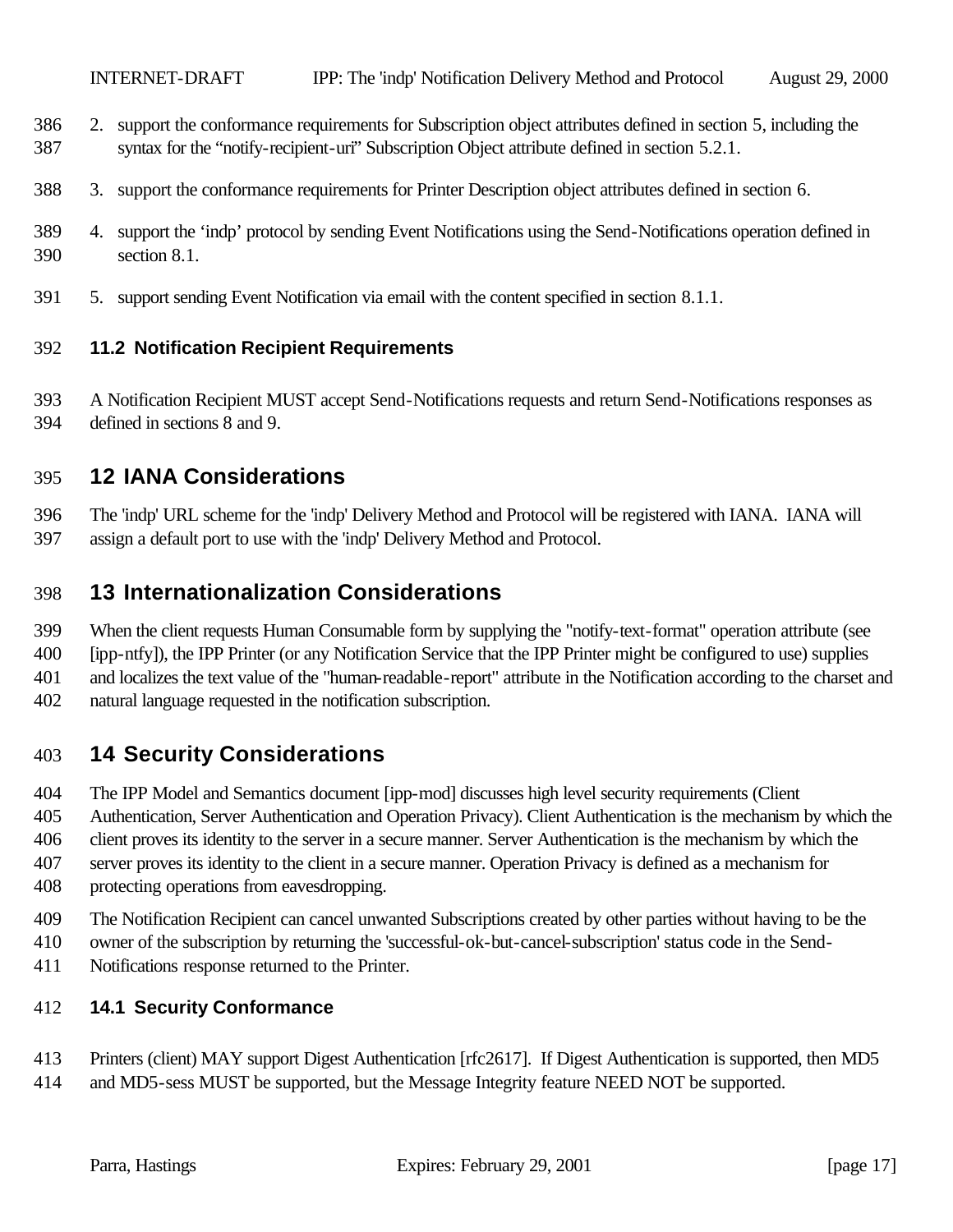Notification Recipient (server) MAY support Digest Authentication [rfc2617]. If Digest Authentication is

- supported, then MD5 and MD5-sess MUST be supported, but the Message Integrity feature NEED NOT be
- supported.
- Notification Recipients MAY support TLS for client authentication, server authentication and operation privacy. If
- 419 a Notification Recipient supports TLS, it MUST support the TLS\_DHE\_DSS\_WITH\_3DES\_EDE\_CBC\_SHA
- cipher suite as mandated by RFC 2246 [rfc2246]. All other cipher suites are OPTIONAL. Notification recipients MAY support Basic Authentication (described in HTTP/1.1 [rfc2616]) for client authentication if the channel is
- secure. TLS with the above mandated cipher suite can provide such a secure channel.
- 

# **15 References**

- 
- [ipp-iig]
- Hastings, T., Manros, C., Kugler, K, Holst H., Zehler, P., "Internet Printing Protocol/1.1: draft-ietf-ipp-implementers-guide-v11-01.txt, work in progress, May 9, 2000
- [ipp-mod]
- R. deBry, T. Hastings, R. Herriot, S. Isaacson, P. Powell, "Internet Printing Protocol/1.1: Model and 430 Semantics", <draft-ietf-ipp-model-v11-07.txt>, May 22, 2000.
- [ipp-ntfy]
- Isaacson, S., Martin, J., deBry, R., Hastings, T., Shepherd, M., Bergman, R., "Internet Printing Protocol/1.1: IPP Event Notification Specification", <draft-ietf-ipp-not-spec-04.txt>, August 30, 2000.
- [ipp-pro]
- Herriot, R., Butler, S., Moore, P., Tuner, R., "Internet Printing Protocol/1.1: Encoding and Transport", draft-ietf-ipp-protocol-v11-06.txt, May 30, 2000.
- [rfc2026]
	- S. Bradner, "The Internet Standards Process -- Revision 3", RFC 2026, October 1996.
	- 439 [rfc2616]
	- R. Fielding, J. Gettys, J. Mogul, H. Frystyk, L. Masinter, P. Leach, T. Berners-Lee, "Hypertext Transfer Protocol - HTTP/1.1", RFC 2616, June 1999.

[rfc2617]

 J. Franks, P. Hallam-Baker, J. Hostetler, S. Lawrence, P. Leach, A. Luotonen, L. Stewart, "HTTP Authentication: Basic and Digest Access Authentication", RFC 2617, June 1999.

# **16 Author's Addresses**

- Hugo Parra Novell, Inc.
- 1800 South Novell Place